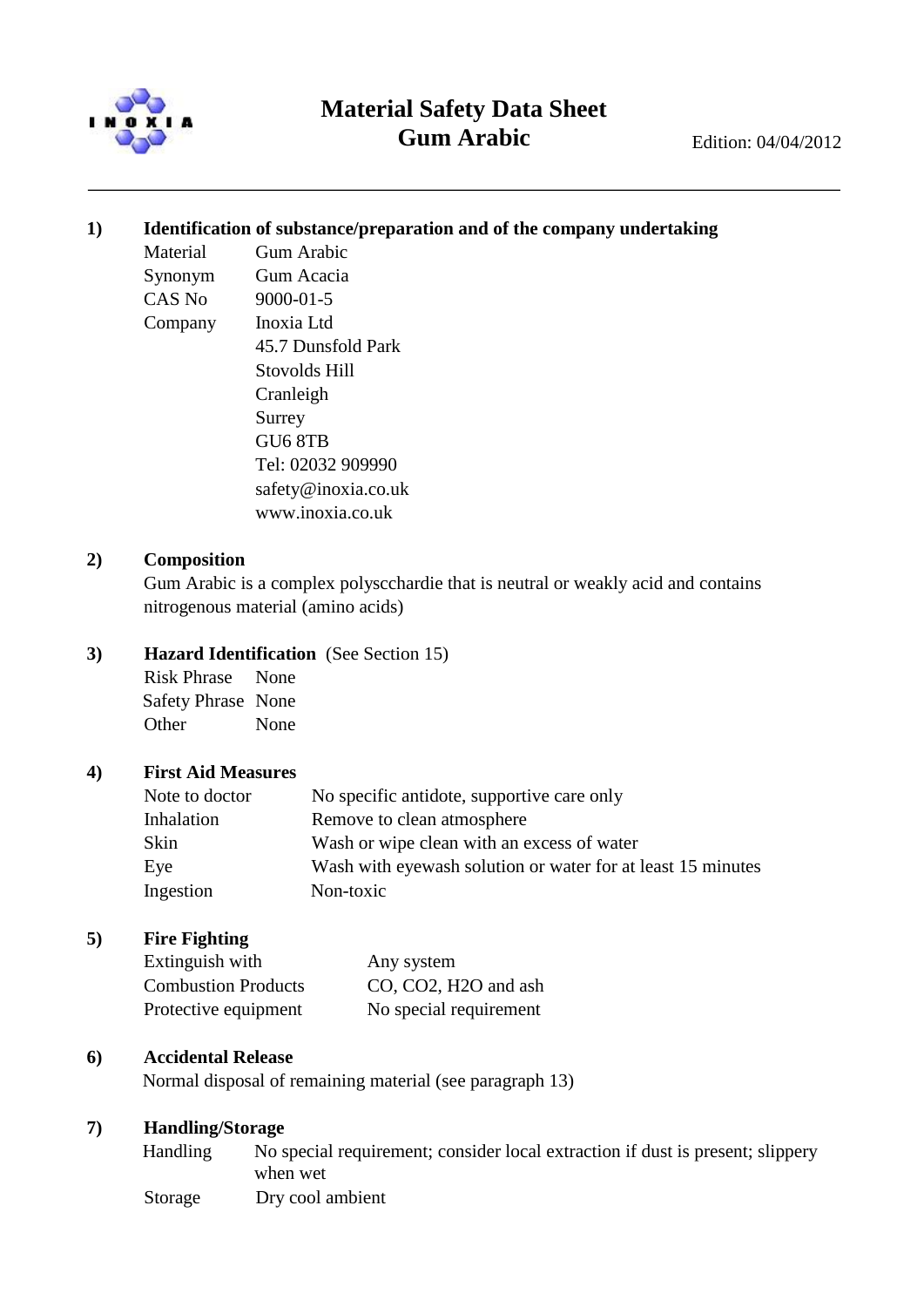Ventilation Not required

| 8) | <b>Exposure Controls</b> None          |  |                                            |
|----|----------------------------------------|--|--------------------------------------------|
|    | <b>Personal Protection</b> Respiratory |  | Mask for powder handling (to EN 149)       |
|    |                                        |  | Protective clothing No special requirement |

#### **9) Physical/Chemical Properties**

| Appearance           | Clear to reddish-brown lumps or white powder           |
|----------------------|--------------------------------------------------------|
| Odour                | None                                                   |
| <b>Melting Range</b> | Not applicable                                         |
| $pH$ (aqueous)       | c. 2.5 $\omega$ 1% concentration (as organic acidity)  |
|                      | c. 5.0 $\omega$ 33% concentration (as organic acidity) |
| <b>Flash Point</b>   | Not defined                                            |
| Flammability         | Low; carbonises with small flame                       |
| SG @ 20°C            | $1.35 - 1.5$                                           |
| Solubility in Water  | Complete with evenyual gel formation                   |

# **10) Stability/Reactivity**

| Stability           | Stable under normal conditions       |  |
|---------------------|--------------------------------------|--|
| Reactivity: Temp    | Decomposes above 300°C               |  |
| Pressure            | None                                 |  |
| <b>Shock</b>        | None                                 |  |
| Danger of dust/air  |                                      |  |
| mixture explosion   | Not defined                          |  |
| Materials to avoid  | None known                           |  |
| Auto-degradation to |                                      |  |
| unstable products   | None under normal storage conditions |  |
|                     |                                      |  |

#### **11) Toxicological Info**

No known short or long-term effects

# **12) Ecological Information**

Inert natural material, no known deleterious effects

#### **13) Disposal Consideration**

Material and packing may be disposed of as per local and national regulations. It is not listed as hazardous waste

# **14) Transport Information**

Not classified as hazardous for transport

# **15) Regulatory Information**

Not classified under current CHIP regulations. Dust from this material is classified as a nuisance dust with an OEL of 10 mg/m3